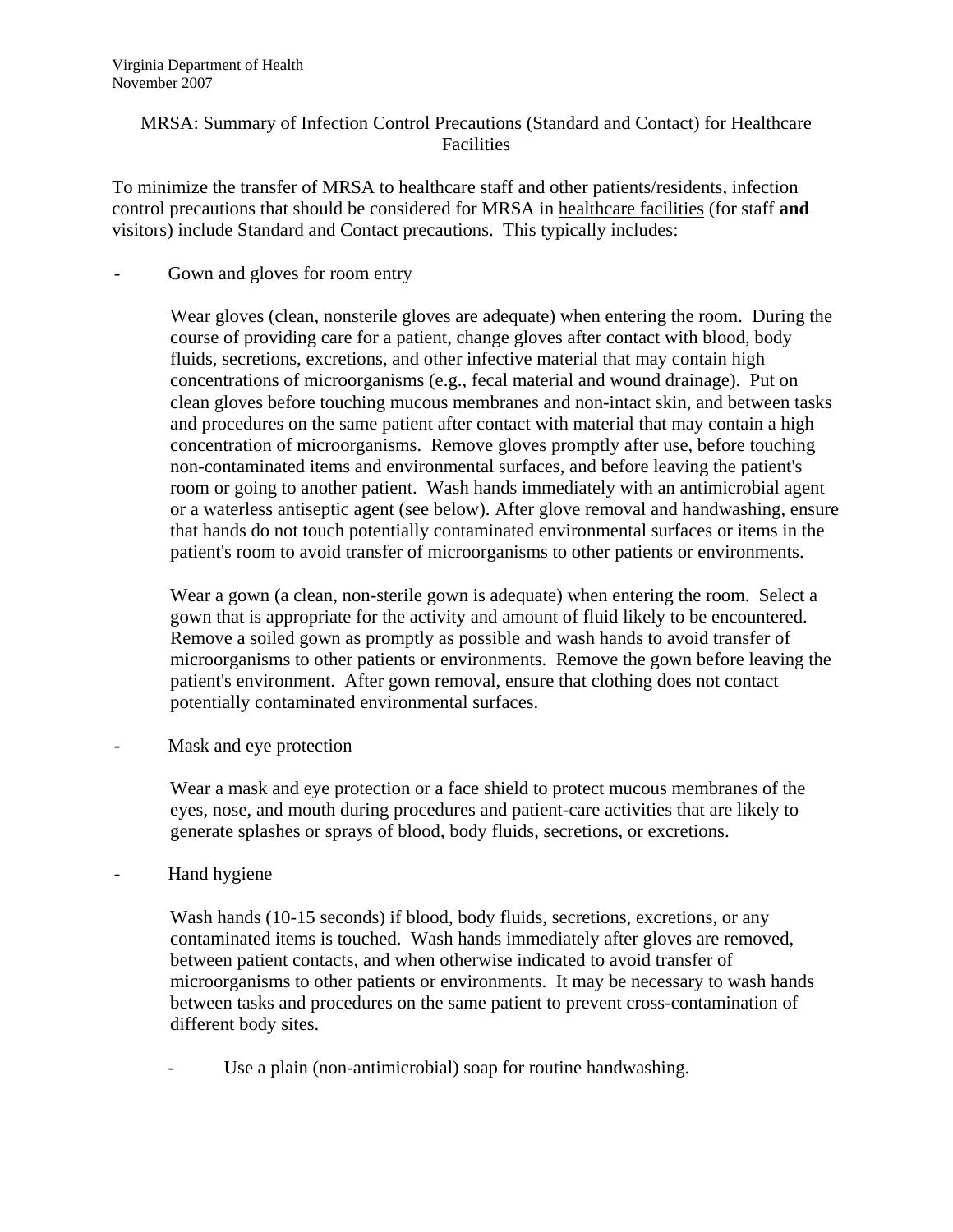Use an antimicrobial agent or a waterless antiseptic agent for specific circumstances (e.g., control of outbreaks or hyperendemic infections), as defined by the infection control program.

Note: Use only bar soap that is well drained, or liquid soap. Wash out liquid soap containers before refilling. Paper towels or a clean towel should be used to dry hands and turn off faucets.

Note: the correct process for removing personal protective equipment would be: 1) If a mask was used, remove and discard; 2) Remove gloves using "glove-to-glove, skin-to-skin" technique and discard; 3) Perform hand hygiene; 4) If a gown was used, a) untie neckties first, then waist ties on the gown, b) place fingers of one hand under the opposite cuff and pull cuff over hand, c) use the gown-covered hand, pull the gown down over the other hand, d) pull the gown down off the arms, being careful that the hands do not touch the outside of the gown, e) hold the gown away from the body and roll it up with contaminated side inside in a way that minimizes air disturbance, and f) dispose of gown into garbage or laundry hamper; 5) Perform hand hygiene.

Laundry workers should also be provided with protective equipment and instructed regarding its use. Used linen soiled with blood, body fluids, secretions, and excretions should be handled, transported, and processed in a manner that prevents skin and mucous membrane exposures, contamination of clothing, and transfer of microorganisms to staff, other patients, and the environment.

- Handle used patient-care equipment soiled with blood, body fluids, secretions, and excretions in a manner that prevents skin and mucous membrane exposures, contamination of clothing, and transfer of microorganisms to other patients and environments.
- Limit the amount of reusable patient-care equipment that is brought into colonized or infected patient rooms; whenever possible use single-use disposable items or dedicated medical equipment for care of the patient (e.g., cloth tape, cloth-covered blood pressure cuff). Ensure that single-use items are discarded properly.

If equipment cannot be dedicated to a particular patient, clean and disinfect items before removal using a low to intermediate level disinfectant, or place the reusable items in a plastic bag for transport to another site for subsequent cleaning and disinfection.

Unused medication (e.g., multidose vials containing diluents) or supplies (e.g., alcohol swabs) taken to the patient's room should only be used for that patient and should not be returned to a common clean area or used with other patients. Do not use common medication carts to deliver medication to the patient.

- Single-patient rooms are preferred for patients who require Contact Precautions. Highest priority should be give to those patients who have conditions that may facilitate transmission, e.g., uncontained secretions or excretions. When a single-patient room is not available, consultation with infection control is necessary to assess the various risks associated with other patient placement options (e.g., cohorting, keeping the patient with